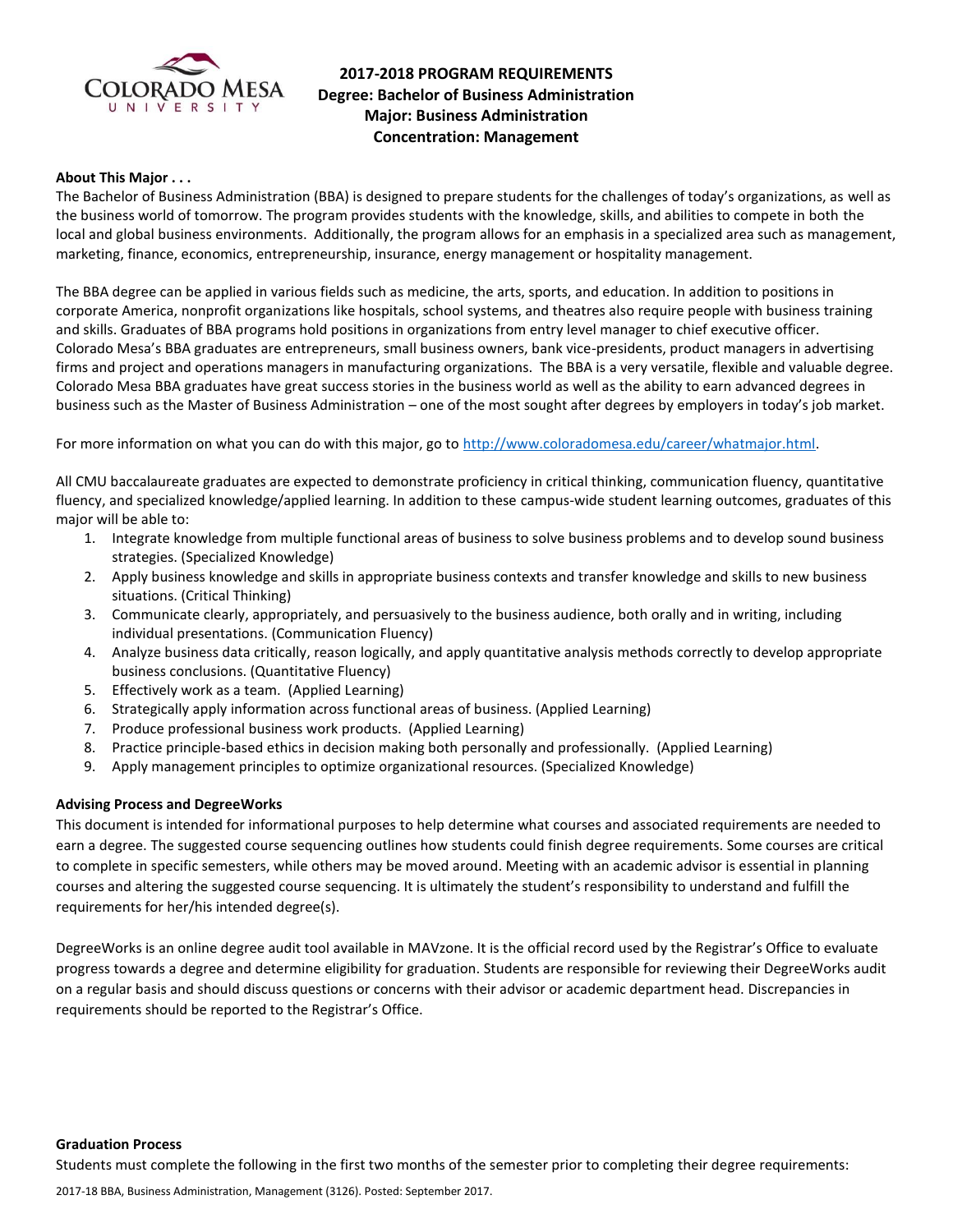- Review their DegreeWorks audit and create a plan that outlines how unmet requirements will be met in the final semester.
- Meet with their advisor and modify their plan as needed. The advisor must approve the final plan.
- Submit the "Intent to Graduate" form to the Registrar's Office to officially declare the intended graduation date and commencement ceremony plans.
- Register for all needed courses and complete all requirements for each degree sought.

Submission deadlines and commencement details can be found at [http://www.coloradomesa.edu/registrar/graduation.html.](http://www.coloradomesa.edu/registrar/graduation.html)

If a student's petition for graduation is denied, it will be her/his responsibility to consult the Registrar's Office regarding next steps.

# **INSTITUTIONAL DEGREE REQUIREMENTS**

The following institutional degree requirements apply to all CMU baccalaureate degrees. Specific programs may have different requirements that must be met in addition to institutional requirements.

- 120 semester hours minimum.
- Students must complete a minimum of 30 of the last 60 hours of credit at CMU, with at least 15 semester hours in major discipline courses numbered 300 or higher.
- 40 upper-division credits (an alternative credit limit applies to the Bachelor of Applied Science degree).
- 2.00 cumulative GPA or higher in all CMU coursework.
- A course may only be used to fulfill one requirement for each degree/certificate.
- No more than six semester hours of independent study courses can be used toward the degree.
- Non-traditional credit, such as advanced placement, credit by examination, credit for prior learning, cooperative education and internships, cannot exceed 30 semester credit hours for a baccalaureate degree; A maximum of 15 of the 30 credits may be for cooperative education, internships, and practica.
- Pre-collegiate courses (usually numbered below 100) cannot be used for graduation.
- Capstone exit assessment/projects (e.g., Major Field Achievement Test) requirements are identified under Program-Specific Degree Requirements.
- The Catalog Year determines which program sheet and degree requirements a student must fulfill in order to graduate. Visit with your advisor or academic department to determine which catalog year and program requirements you should follow.
- See "Requirements for Undergraduate Degrees and Certificates" in the catalog for a complete list of graduation requirements.

# **PROGRAM-SPECIFIC DEGREE REQUIREMENTS**

- To be admitted to the Bachelor of Business Administration program, certain prerequisites must be satisfied. Please see the Department Head of Business for complete requirements and application form.
- 2.0 cumulative GPA or higher in coursework toward the major content area.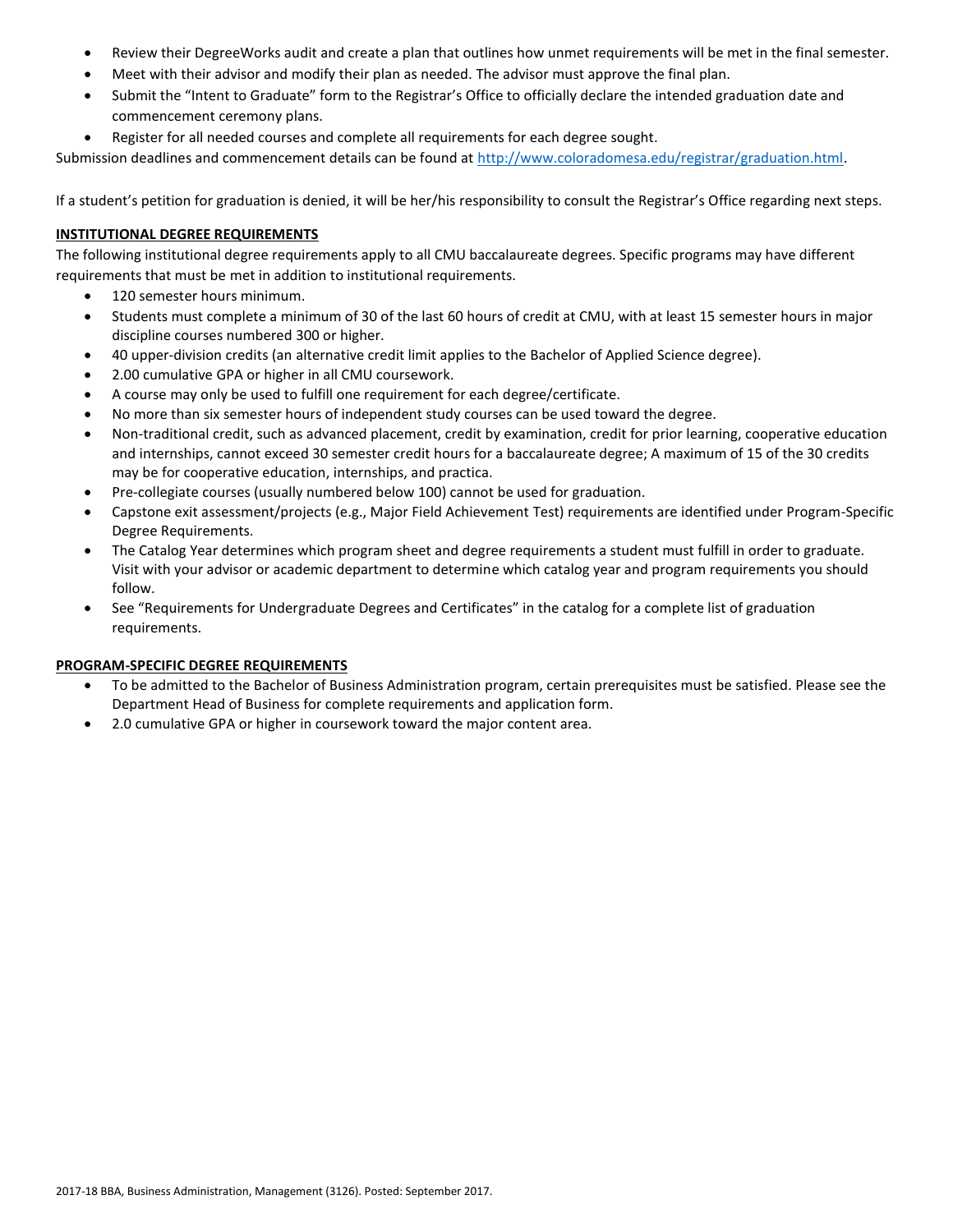### **ESSENTIAL LEARNING REQUIREMENTS** (31 semester hours)

See the current catalog for a list of courses that fulfill the requirements below. If a course is an Essential Learning option and a requirement for your major, you must use it to fulfill the major requirement and make a different selection for the Essential Learning requirement.

**English** (6 semester hours, must receive a grade of "C" or better and must be completed by the time the student has 60 semester hours.)

- $\Box$  ENGL 111 English Composition (3)
- $\Box$  ENGL 112 English Composition (3)

**Mathematics** (3 semester hours, must receive a grade of "C" or better, must be completed by the time the student has 60 semester hours.)

 MATH 113 - College Algebra (4) (3 credits apply to the Essential Learning requirements and 1 credit applies to elective credit.)

### **Humanities** (3 semester hours)

 $\Box$  Select one Humanities course (3)

### **Social and Behavioral Sciences** (6 semester hours)

- $\square$  ECON 201 Principles of Macroeconomics (3)
- ECON 202 Principles of Microeconomics (3)

### **Natural Sciences** (7 semester hours, one course must include a lab)

- $\Box$  Select one Natural Sciences course (3)
- $\Box$  Select one Natural Sciences course with a lab (4)

### **History** (3 semester hours)

 $\Box$  Select one History course (3)

### **Fine Arts** (3 semester hours)

 $\Box$  Select one Fine Arts course (3)

# **OTHER LOWER-DIVISION REQUIREMENTS**

# **Wellness Requirement** (2 semester hours)

- $\Box$  KINE 100 Health and Wellness (1)
- $\Box$  Select one Activity course (1)

# **Essential Learning Capstone** (4 semester hours)

Essential Learning Capstone must be taken after completion of the Essential Learning English and Mathematics requirements, and when a student has earned between 45 and 75 hours.

- $\Box$  ESSL 290 Maverick Milestone (3)
- $\square$  ESSL 200 Essential Speech (1)

**FOUNDATION COURSES** (21 semester hours. These courses plus ECON 201, ECON 202, and Essential Learning Math & English requirements must be completed within the student's first 60 hours.)

- $\Box$  ACCT 201 Principles of Financial Accounting (3)
- $\Box$  ACCT 202 Principles of Managerial Accounting (3)
- BUGB 105 Freshman Business Seminar (3)
- BUGB 211 Business Communications (3)
- $\Box$  BUGB 231 Survey of Business Law
- $\Box$  One of the following courses: CISB 101 - Business Information Technology (3) CISB 205 - Advanced Business Software (3)
- $\Box$  One of the following courses:
	- CISB 241 Introduction to Business Analysis (3)
	- STAT 241 Introduction to Business Analysis (3)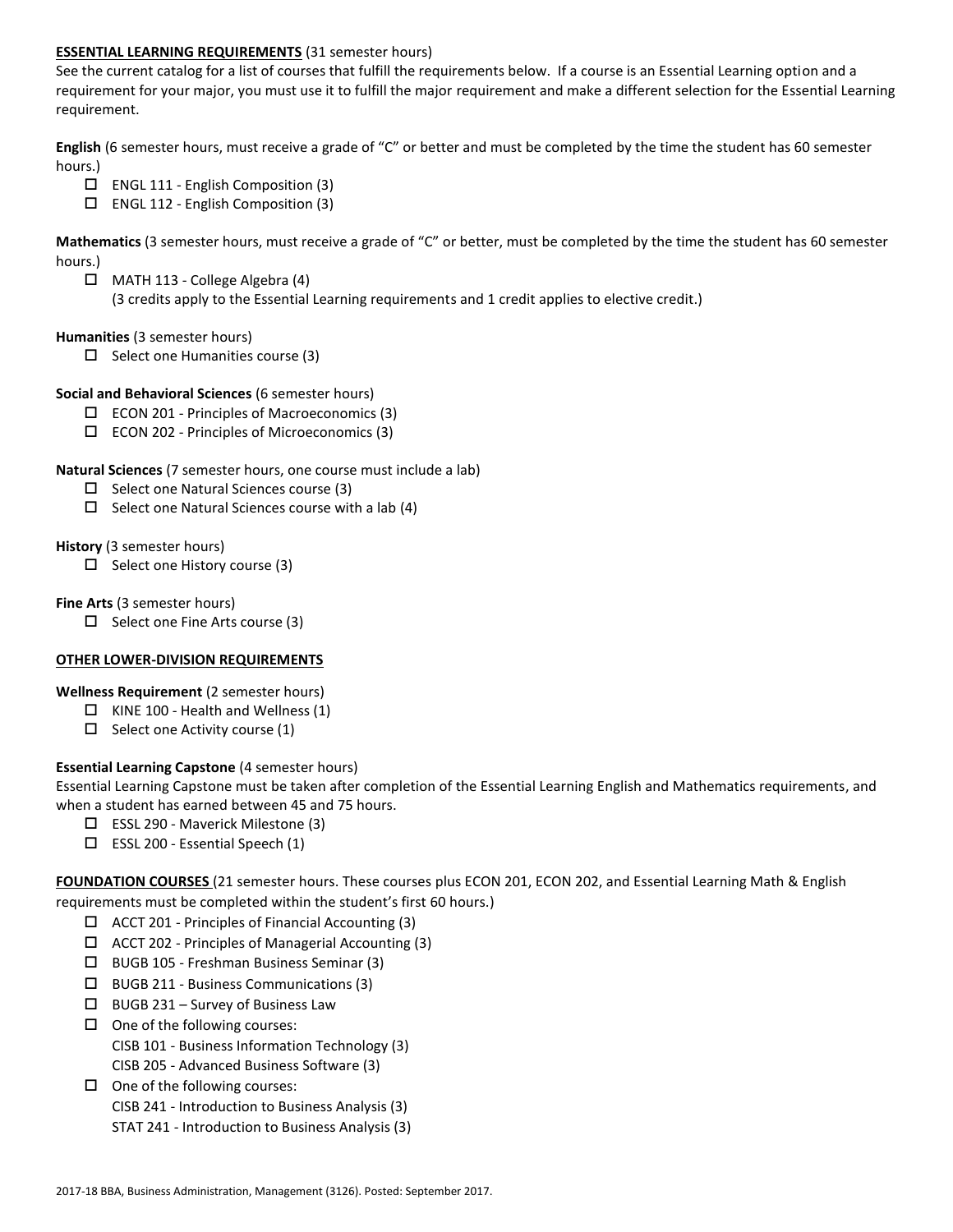### **BBA: BUSINESS ADMINISTRATION, MANAGEMENT REQUIREMENTS** (45 semester hours)

**Business Administration Core** (30 semester hours)

- BUGB 401 International Business (3)
- $\Box$  CISB 210 Fundamentals of Information Technology (3)
- FINA 301 Managerial Finance (3)
- $\Box$  MANG 201 Principles of Management (3)
- MANG 301 Organizational Behavior (3)
- $\Box$  HRMA 371 Human Resource Management (3)
- MANG 471 Operations Management (3)
- MANG 491 Business Strategy (3)
- $\Box$  MARK 231 Principles of Marketing (3)
- $\Box$  One of the following courses:

CISB 341 - Quantitative Decision Making (3)

- MANG 341 Quantitative Decision Making (3)
- MARK 350 Marketing Research (3)

# **Management Nucleus** (15 semester hours)

- HRMA 372 Employment Assessment (3)
- ENTR 300 Small Business and Entrepreneurship (3)
- ENTR 450 Entrepreneurship (3)

Two of the following courses:

ACCT 311 - Advanced Managerial Accounting

ENTR 340 - Applied Financial Management for Emerging Businesses

BUGB 440 - Business Ethics

CISB 305 - Solving Problems Using Spreadsheets

- CISB 306 Solving Problems Using Databases
- CISB 470 Management of Information Systems

FINA 310 - Risk Management

HRMA 373 – Human Resource Management, Leadership, Ethics, and Social Responsibility

MANG 410 - Effective Workplace Communication

 \_\_\_\_\_\_\_\_\_\_\_\_\_\_\_\_\_\_\_\_\_\_\_\_\_\_\_\_\_\_\_\_\_\_\_\_\_\_\_\_\_\_\_\_\_\_\_\_\_\_\_\_\_\_\_\_\_\_\_\_ \_\_\_\_\_\_\_\_\_\_\_\_\_\_\_\_\_\_\_\_\_\_\_\_\_\_\_\_\_\_\_\_\_\_\_\_\_\_\_\_\_\_\_\_\_\_\_\_\_\_\_\_\_\_\_\_\_\_\_\_

**GENERAL ELECTIVES** (17 semester hours) It is strongly recommended to meet with a Business Advisor to choose electives that complement the nucleus or choose the nucleus of a second concentration. At least four hours must be upper division. Also include all college level courses appearing on your final transcript, not listed above that will bring your total semester hours to 120 hours.